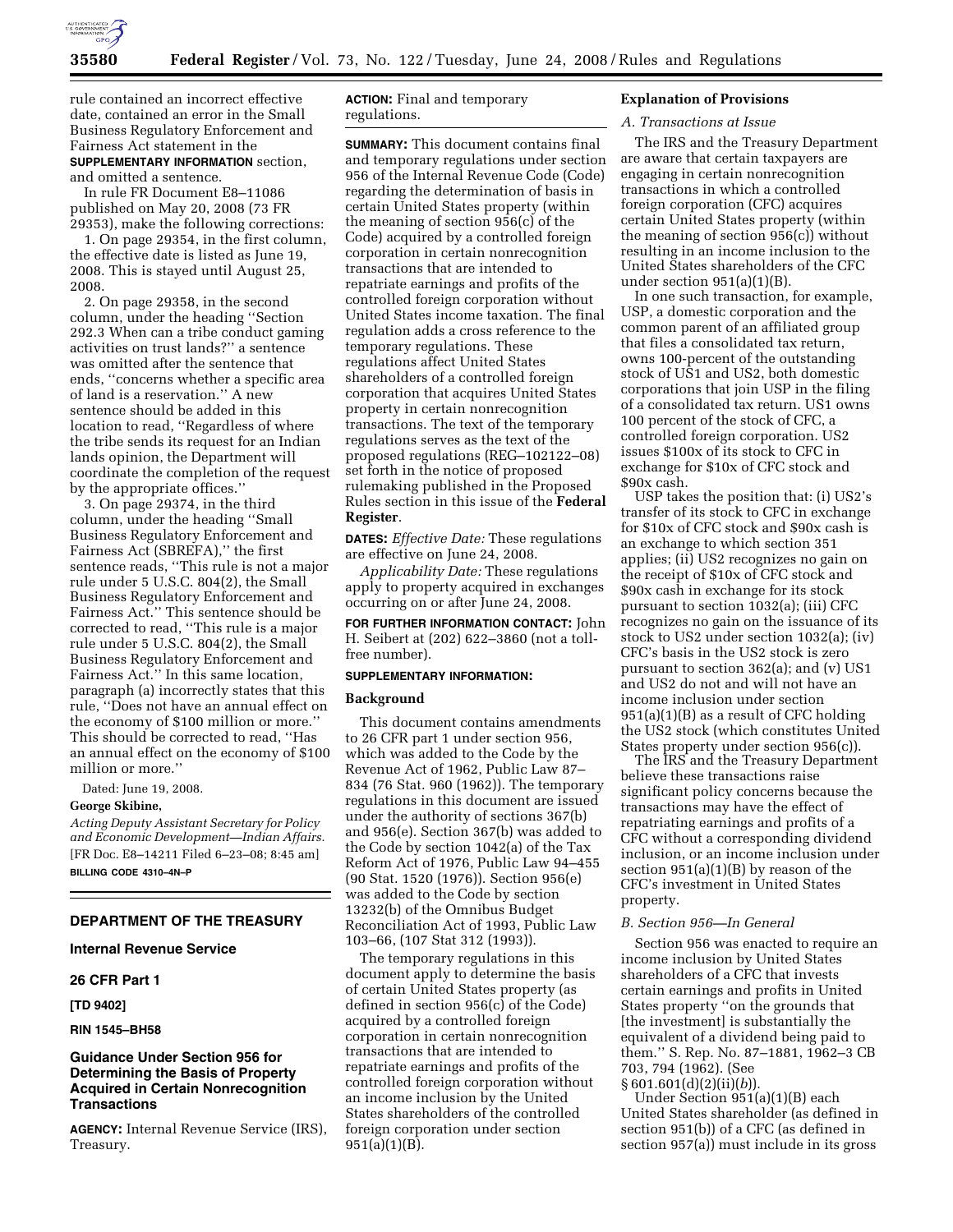income for its taxable year in which or with which the taxable year of the CFC ends, the amount determined under section 956 with respect to such shareholder for such year (but only to the extent not excluded from gross income under section 959(a)(2)).

The amount determined under section 956 with respect to a United States shareholder of a CFC for any taxable year is the lesser of: (1) The excess, if any, of the shareholder's pro rata share of the average amounts of United States property held (directly or indirectly) by the CFC as of the close of each quarter of such taxable year, over the amount of earnings and profits of the CFC described in section  $959(c)(1)(A)$  with respect to such shareholder; or (2) the shareholder's pro rata share of the applicable earnings of the CFC. In general, the amount taken into account with respect to any United States property for this purpose is the adjusted basis of such property as determined for purposes of computing earnings and profits, reduced by any liability to which the property is subject. Earnings and profits described in section  $959(c)(1)(A)$  are attributable to amounts previously included in gross income by the United States shareholder under section 951(a)(1)(B) (or which would have been included except for section 959(a)(2)).

Section 956(c)(1) defines United States property to generally include stock of a domestic corporation and an obligation of a United States person. However, section 956(c)(2) excludes from the definition of United States property, the stock or obligations of a domestic corporation which is neither a United States shareholder of the CFC, nor a domestic corporation 25 percent or more of the total combined voting power of which, immediately after the CFC's acquisition of stock in such domestic corporation, is owned (or is considered as being owned) by the United States shareholders of the CFC in the aggregate.

Section 956(e) grants the Secretary authority to prescribe such regulations as may be necessary to carry out the purposes of section 956, including regulations to prevent the avoidance of section 956 through reorganizations or otherwise.

### *C. Section 367(b)—In General*

Section 367(b)(1) provides that in the case of any exchange described in section 332, 351, 354, 355, 356 or 361, in connection with which there is no transfer of property described in section 367(a)(1), a foreign corporation shall be considered to be a corporation except to the extent provided in regulations

prescribed by the Secretary which are necessary or appropriate to prevent the avoidance of Federal income taxes.

Section 367(b)(2) provides that the regulations prescribed pursuant to section 367(b)(1) shall include (but shall not be limited to) regulations dealing with the sale or exchange of stock or securities in a foreign corporation by a United States person, including regulations providing the circumstances under which gain is recognized, amounts are included in gross income as a dividend, adjustments are made to earnings and profits, or adjustments are made to basis of stock or securities, and basis of assets.

Section 367(b) was enacted to ensure that international tax considerations are adequately addressed when the provisions of subchapter C of the Code apply to certain nonrecognition exchanges involving foreign corporations. In adopting section 367(b), Congress noted that ''it is essential to protect against tax avoidance \* \* \* upon the repatriation of previously untaxed foreign earnings.'' H.R. Rep. No. 658, 94th Cong., 1st Sess. 241 (1975).

# *D. Determination of Basis in Certain Nonrecognition Exchanges*

Section 358(a)(1) generally provides that the basis of property received pursuant to an exchange to which section 351, 354, 355, 356, or 361 applies is the same as that of the property exchanged, decreased by the fair market value of any other property (except money) received by the taxpayer, the amount of any money received by the taxpayer, and the amount of loss to the taxpayer which was recognized on such exchange, and increased by the amount which was treated as a dividend, and the amount of gain to the taxpayer which was recognized on such exchange (not including any portion of such gain which was treated as a dividend).

Section 362(a) provides that if property is acquired by a corporation in connection with a transaction to which section 351 applies, or as paid-in surplus or as a contribution to capital, then the basis of such property shall be the same as it would be in the hands of the transferor, increased in the amount of gain recognized to the transferor on such transfer.

Section 1032(a) provides that no gain or loss shall be recognized to a corporation on the receipt of money or other property in exchange for stock (including treasury stock) of such corporation.

# *E. Determination of Basis for Purposes of Section 956*

These temporary regulations apply when a CFC acquires stock or obligations of a domestic issuing corporation, that constitute United States property under section 956(c), from such corporation pursuant to an exchange in which the controlled foreign corporation's basis in such property is determined under section 362(a). If these temporary regulations apply to such an exchange, then, solely for purposes of section 956, the CFC's basis in such United States property shall be no less than the fair market value of the property transferred by the controlled foreign corporation in exchange for such property. For purposes of the temporary regulations, the term property has the meaning set forth in section 317(a), but includes any liability assumed by the CFC in connection with the exchange notwithstanding section 357(a).

These temporary regulations also apply if United States property, the basis of which is determined under these temporary regulations, is transferred to a related person (related person transferee), or by a related person transferee to another related person, pursuant to an exchange in which the related person transferee's basis in such property is determined, in whole or in part, by reference to the transferor's basis in such property. This rule is intended to prevent taxpayers from attempting to avoid the general rule of the temporary regulations by subsequently transferring the United States property to a related person in another nonrecognition transaction.

The basis of United States property determined under the temporary regulations shall apply only for purposes of determining the amount of United States property acquired or held by a CFC under section 956, and accordingly the amount of a United States shareholder's income inclusion under section 951(a)(1)(B) with respect to such CFC.

The temporary regulations apply only to determine the basis of United States property acquired by a CFC pursuant to an exchange that is within the scope of these temporary regulations. All other basis determinations are made under the rules provided under section 956(a) and  $§ 1.956-1(e)(1)(4).$ 

#### **Effective/Applicability Dates**

These regulations apply to United States property acquired in exchanges occurring on or after June 24, 2008. No inference is intended as to the basis of United States property acquired by a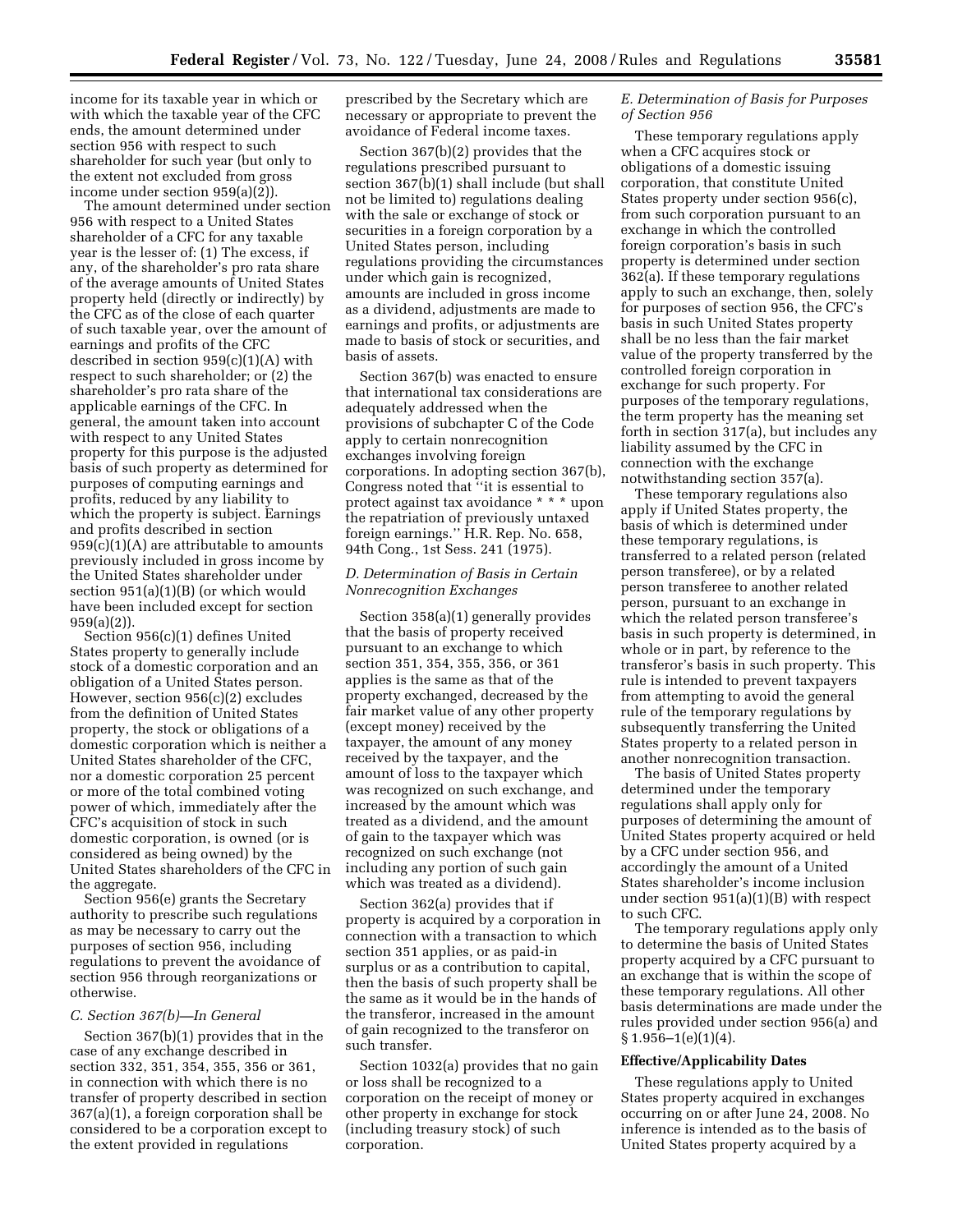controlled foreign corporation pursuant to a transaction described herein under current law, and the IRS may, where appropriate, challenge such transactions under applicable provisions or judicial doctrines.

# **Special Analyses**

These temporary and final regulations are necessary to prevent abusive transactions of the type described in the explanation of provisions in this preamble. Accordingly, good cause is found for dispensing with notice and public procedure pursuant to 5 U.S.C. 553(b) of the Administrative Procedures Act and for dispensing with a delayed effective date pursuant to 5 U.S.C. 553(d)(1) and (3) of such Act. For applicability of the Regulatory Flexibility Act (5 U.S.C. chapter 6), please refer to the notice of proposed rulemaking published in the Proposed Rules section of this issue of the **Federal Register**. Pursuant to section 7805(f) of the Code, this regulation has been submitted to the Chief Counsel for Advocacy of the Small Business Administration for comment on its impact on small entities.

## **Drafting Information**

The principal author of these regulations is John H. Seibert, Office of Associate Chief Counsel (International). However, other personnel from the IRS and the Treasury Department participated in their development.

#### **List of Subjects in 26 CFR Part 1**

Income taxes, Reporting and recordkeeping requirements.

#### **Amendments to the Regulations**

■ Accordingly, 26 CFR part 1 is amended as follows:

# **PART 1—INCOME TAXES**

■ **Paragraph 1.** The authority citation for part 1 continues to read in part as follows:

**Authority:** 26 U.S.C. 7805. \* \* \*

■ **Par. 2.** Section 1.956–1 is amended by adding a sentence to the end of paragraph (e)(1) and adding new paragraphs (e)(5), (e)(6) and (f) to read as follows:

## **§ 1.956–1 Shareholder's pro rata share of a controlled foreign corporation's increase in earnings invested in United States property.**

\* \* \* \* \*

(e) \* \* \* (1) \* \* \* See § 1.956– 1T(e)(6) for a special rule for determining amounts attributable to United States property acquired as the result of certain nonrecognition transactions.

\* \* \* \* \* (e)(5) and (e)(6) [Reserved]. For further guidance, see  $\S 1.956 - 1T(e)(5)$ and (e)(6).

(f) *Effective/applicability dates*. (1) Paragraph (e)(5) of this section is effective June 14, 1988, with respect to investments made on or after June 14, 1988. Paragraph (e)(6) of this section applies to nonrecognition property acquired in exchanges occurring on or after June 24, 2008.

■ Par. 3. Section 1.956-1T is amended by:

 $\blacksquare$  1. Redesignating paragraph (e)(5)(i) as paragraph (e)(5) and revising the paragraph heading for the newlydesignated paragraph (e)(5).

■ 2. Adding paragraph (e)(6).

■ 3. Redesignating paragraph (e)(5)(ii) as paragraph (f) and revising newlydesignated paragraph (f).

The revisions and additions read as follows:

# **§ 1.956–1T Shareholder's pro rata share of a controlled foreign corporation's increase in earnings invested in United States property (temporary).**

\* \* \* \* \* (e)(5) *Exclusion for certain recourse obligations*. \* \* \*

(6) *Adjusted basis of property acquired in certain nonrecognition transactions*—(i) *Scope and purpose.*  This paragraph (e)(6) provides rules for determining, solely for purposes of section 956, the basis of certain United States property acquired by a controlled foreign corporation pursuant to an exchange in which the controlled foreign corporation's basis in such United States property is determined under section 362(a). This paragraph (e)(6) also applies if United States property, the basis in which has been determined under these temporary regulations, is transferred (in one or more subsequent exchanges) to a related person (within the meaning of section 954(d)(3)), pursuant to an exchange in which the related person's basis in such property is determined, in whole or in part, by reference to the transferor's basis in such property. The purpose of this paragraph (e)(6) is to prevent the effective repatriation of earnings and profits of a controlled foreign corporation that acquires United States property in connection with an exchange to which this paragraph (e)(6) applies without a corresponding income inclusion under section 951(a)(1)(B) by claiming a basis in the United States property less than the amount of earnings and profits effectively repatriated.

(ii) *Definition of United States property*. For purposes of this paragraph (e)(6), *United States property* is stock of a domestic corporation described in section  $956(c)(1)(B)$  or an obligation of a domestic corporation described in  $956(c)(1)(C)$  that is acquired by a controlled foreign corporation from the domestic issuing corporation. The exceptions provided under section 956(c)(2) shall apply for this purpose.

(iii) *Basis of United States property*. Solely for purposes of section 956, the basis of United States property acquired by a controlled foreign corporation in connection with an exchange to which this paragraph (e)(6) applies shall be no less than the fair market value of the property transferred by the controlled foreign corporation in exchange for such United States property. For purposes of this paragraph (e)(6), the term property has the meaning set forth in section 317(a), but also includes any liability assumed by the controlled foreign corporation in connection with the exchange notwithstanding the application of section 357(a). The fair market value of the property transferred by the controlled foreign corporation in exchange for the United States property shall be determined at the time of the exchange.

(iv) *Timing*. For purposes of § 1.956–  $2(d)(1)(i)(a)$ , a controlled foreign corporation that acquires United States property in an exchange to which this paragraph (e)(6) applies acquires an adjusted basis in such property at the time of the controlled foreign corporation's exchange of property for such United States property.

(v) *Transfers to related persons*. If a controlled foreign corporation transfers United States property, the basis in which has been determined under this paragraph (e)(6), to a related person (within the meaning of section 954(d)(3)) (related person transferee) in an exchange pursuant to which the related person transferee's basis in such United States property is determined, in whole or in part, by reference to the controlled foreign corporation's basis in such United States property, then, solely for purposes of section 956, the related person transferee's basis in such United States property shall be no less than the basis of such United States property in the hands of the controlled foreign corporation immediately before the exchange as determined under paragraph (e)(6)(iii) of this section. This paragraph (e)(6)(v) shall also apply in the case of one or more successive transfers of the United States property by a related person transferee to one or more persons related to the controlled foreign corporation (within the meaning